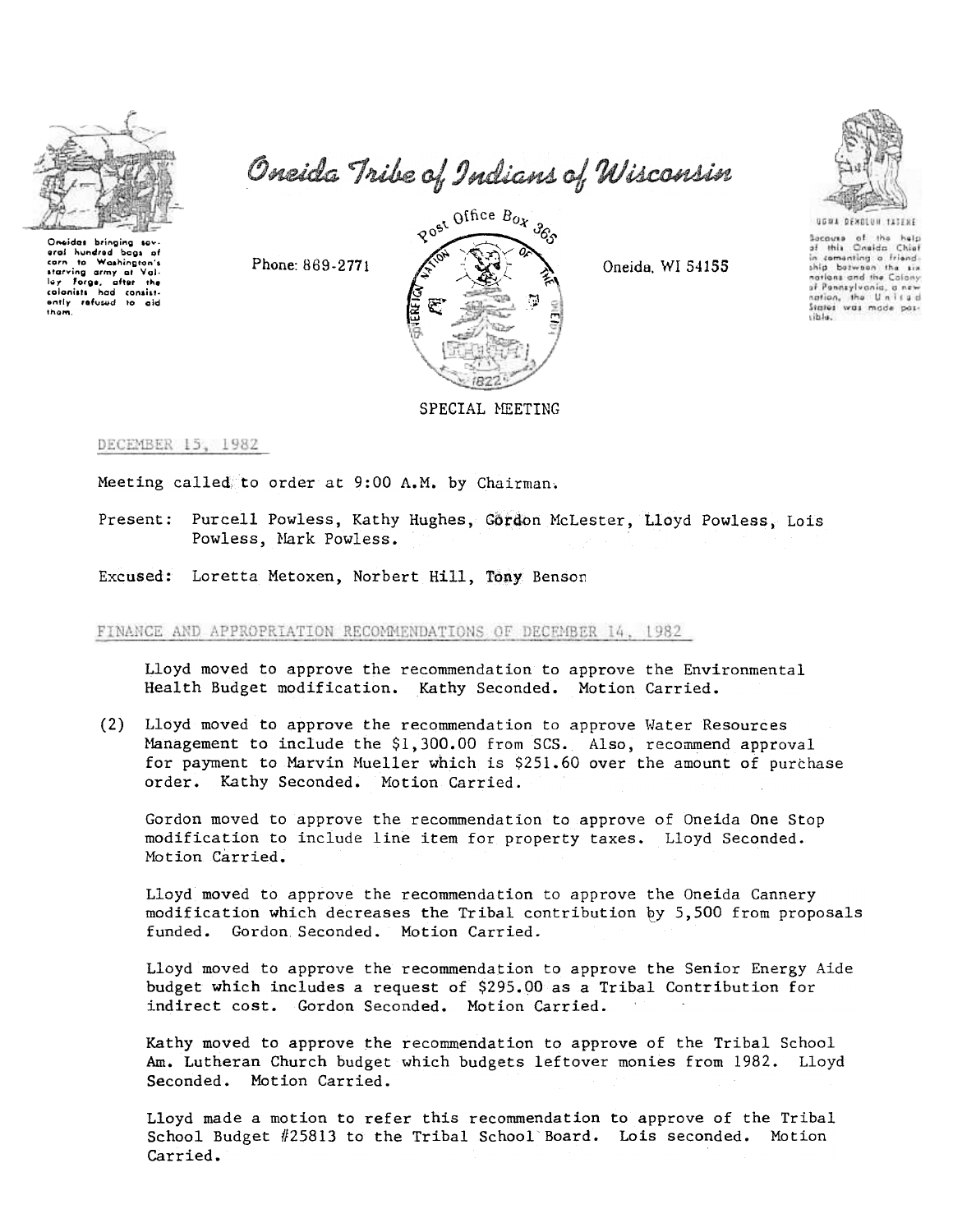Oneida Tribe of Indians of Wisconsin Special Meeting - December 15, 1982 Page 2

Tony Benson arrived at 9:20 A.M.

- (8) Lloyd moved to approve the recommendation to approve of the ANA budget modification. Kathy seconded. Motion Carried.
- (9) Lloyd moved to refer the recommendation to approve of the expansion fund budget #65552 back to Health Board for recommendation and change the format of the way the budget was submitted and also bring the income of the  $Ex$ pansion Fund up to date. Mark abstained. Lois Seconded. Motion Carried.

FINANCE AND APPROPRIATION RECOMMENDATIONS OF DECEMBER 14, 1982 ON EQUIPMENT PURCHASES/FINANCE & APPROPRIATIONS

- 1) Lois moved to approve of the recommendation to approve of the purchase of a camera for the Roll Clerk to put picture on Tribal ID card. Lloyd seconded. Motion Carried.
- (2) Lloyd moved to approve the recommendation to approve purchase of new drum for Nursing Home copier to be expensed. Lois Seconded. Motion Carried.
- (1) Lois moved to refer the recommendation back to the Library for justification for this purchase of Encyclopedias. Kathy Seconded. Motion Carried.
- (4 Mark moved to approve of the recommendation to approve of purchase of two (2) Conference tables for the conference foom at civic Center. Lloyd Seconded. Motion Carried.
- (5) Tony moved to approve the the recommendation to approve of a heater for the warehouse to be less than \$200.00. Lloyd Seconded. Motion Carried.

#### BROTHERTON INDIAN RECOGNIZED BY ONEIDA TRIBE

Harriet Reiter had a request to have the Oneida Tribe recognize Elaine Johnson, a Brotherton Indian. This person is not enrolled but there is proof that she is a Brotherton Indian. If the Oneida Tribe recognizes this person they would be eligible for social services from the State of Wisconsin. Mark made a motion that the Oneida Tribe recognize Elaine Johnson as a Brotherton Indian for the purpose of dealing with the Social Services in the State of Wisconsin. Lloyd Seconded. Motion Carried.

#### FINANCE & APPROPRIATION RECOMMENDATION OF NOVEMBER 24, 1982

Kathy moved to approve the recommendation to approve the CETA budget  $#10103$  in the amount of \$380,112.00. Lloyd Seconded. Tony and Mark abstained. Gordon opposed. Motion Carried.

There was discussion on the budgets being sent down by the director's. The same directors are sending these budgets to accounting using the wrong format. It was agreed that the Tribal Administrator address the problem as soon as possible.

Discussion on Education Office Budget. A number of questions came out of the Education Budget. The business Committee requested a meeting with the Education Director and have him submit an indepth report before the meeting. Lloyd will follow up on this report and meeting.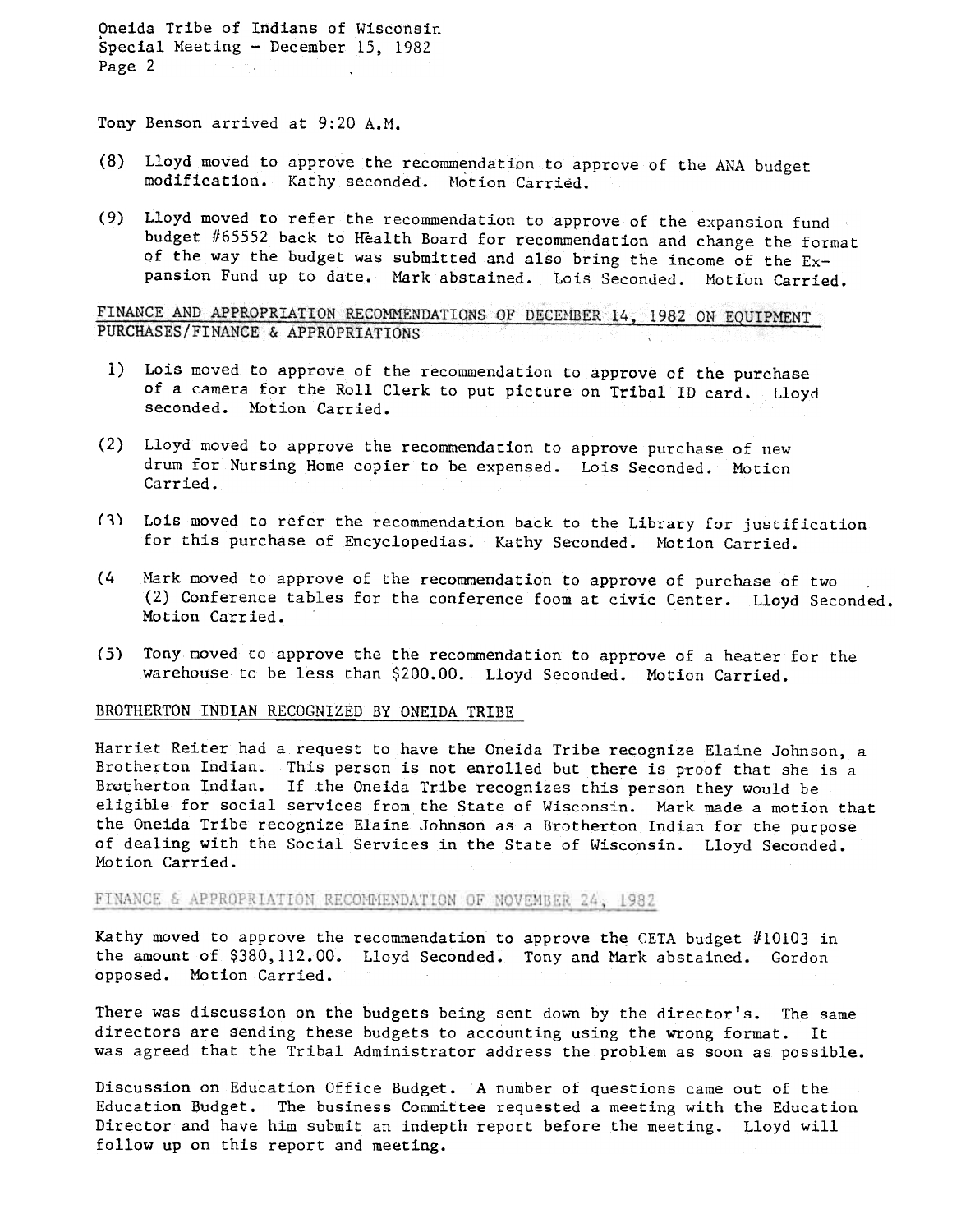.Oneida Tribe of Indians of Wisconsin Special Meeting - December 15, 1982 Page 3

#### HEALTH BOARD VACANCY

-

Patricia Lassila has applied for the vacancy on the Health Board. 'Lloyd moved to approve the appointment of Patricia Lassila to the Health Board. Gordon seconded. Lois abstained. Motion Carried.

Mark moved to recess at 11:10. Lois Seconded. Motion Carried

Meeting reconvened at 1:30 P.M.

### SURPLICE ARCHITECTS/BINGO BUILDING

The Architect gave an update on the construction of the Bingo Building. He said there have been some minor problems such as the use of the different type of sand where mason sand is to be used. This was changed immediately. Inspection is done by the architects two or three times a week. Everything is going on schedule and the completion date is the end of March, 1983.

### ECONOMIC DEVELOPMENT OVERALL PLAN - Bruce King

Bruce continued with his report from December 13. In the first meeting he covered the reviewing and evaluating of the Economic Development; plans. This meeting covered economic development of 1982. Bingo Building, Tobacco expansion, One-Stop and new building in Industrial Park.

## LAW OFFICE UPDATE ON PENDING FILES FOR THE ONEIDA TRIBE

Francis went over each law suit they had been working on:

On December 4, 1982, the Oneida Indian Nation's briefs were filed in the United States Court of Appeals for the Second Circuit. The County of Oneida and Madison appealed the decision issued in favor of the Oneida's in the Federal District Court for the Northern District of New York by Judge Port.

All Amicus curiae briefs were also due to be filed by December 4, 1982. The Houdenosaunee, also known as the Six Nations Iroquois Confederacy did file a motion for leave to file a brief as amicus curiae. We do not oppose their filing the amicus curiae brief for it is very supportive of the Oneida's land claim, but, we do not and cannot agree with their motion. As stated earlier, the Houdenosaunee brief is very supportive of the Oneida Land Claim, but their motion indicates the Houdenosaunee claim title to the land which are the subject of this action claimed by the Oneida's. Their motion contradicts their brief in that on one hand they support the Oneida claim and on the other hand claim title to the land.

The Houdenosaunee had earlier sought to intervene through the traditional Oneida Nation, but were denied. It now appears having lost that earlier intervention they are now attempting to claim the land through the Houdenosaunee as a collective confederation under an original ownership theory. It is not consistent to, at one time assert ownership for the traditional Oneida's and now assert ownership for the entire Six Nation Iroquois Confederacy.

I have discussed this matter with Attorney Arlinda Locklear and reached the following conclusion as to what type of response should be expressed as to the Houdenosaunee motion and brief. A letter should be drafted to the Six Nations, from the Chairman, stating that the Oneida's appreciate the support expressed in the Amicux Curiae brief filed by the Houdenosaunee, but object very strongly to